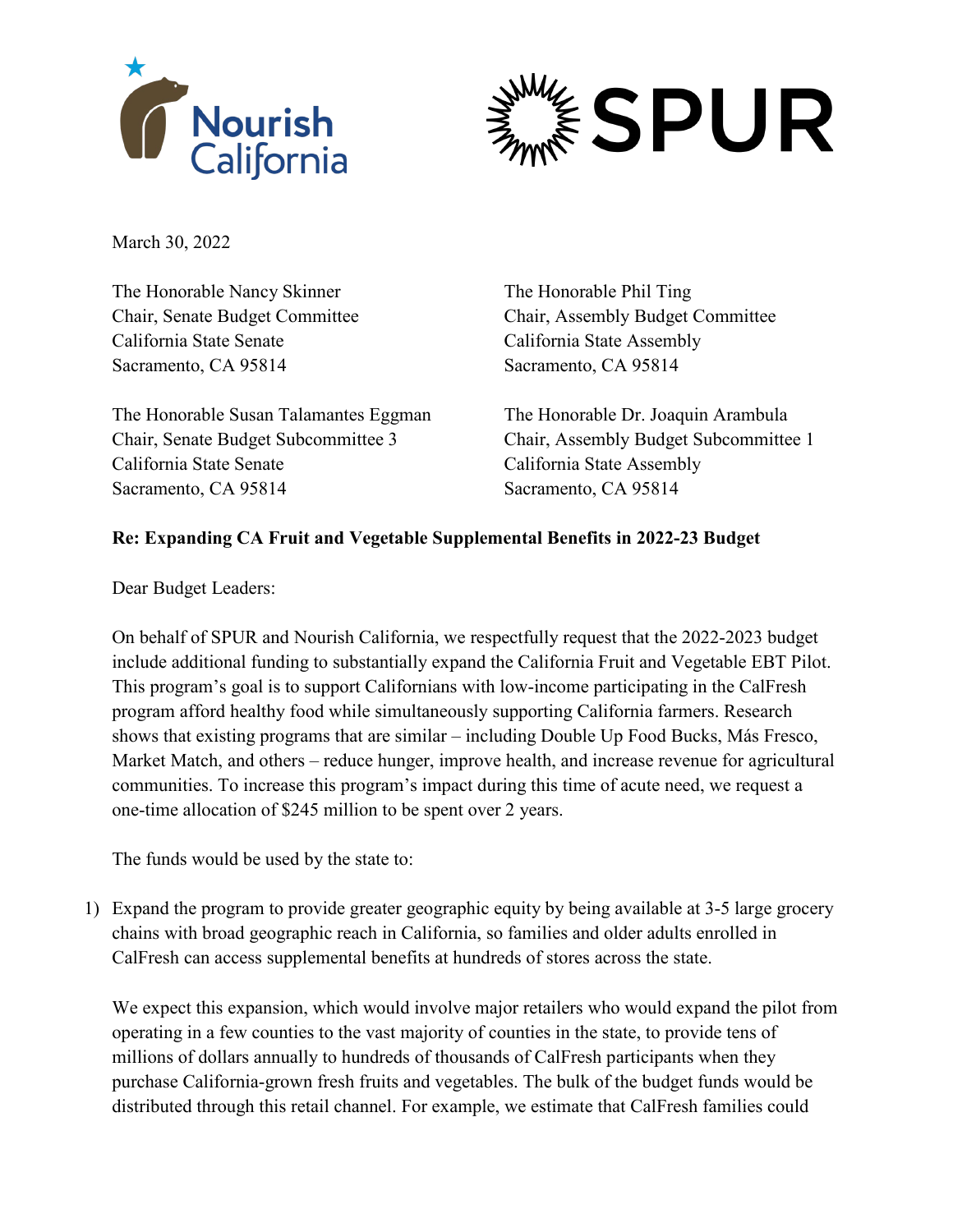



earn \$30-60 million per year in supplemental benefits at the stores of one of California's largest grocery chains.

2) Expand the program to be available at additional smaller independently owned and operated grocery stores and chains

The current pilot includes four grocery chains comprising nearly 90 stores. Additional funding would allow more grocery stores and small chains that serve specific neighborhoods or regions of California to participate in the program, broadening the program's geographic reach. Like with the initial pilot, these funds would also support subsidizing technology upgrades so stores of this smaller size can offer supplemental benefits while making it easier for other stores/chains using the same cash register systems to do so in the future.

3) Expand the program to be available at more farmers' markets and other farm-direct sites

Certified California farmers markets currently provide more supplemental benefits to CalFresh participants than any other retail type and there is room for further expansion. The pilot currently being implemented includes 7 farmers markets spread across multiple regions of the state. This funding would allow more markets, as well as other farm-direct retailers like farm stands, mobile farmers' markets, and Community Supported Agriculture (CSA) programs, to offer supplemental benefits and also provide existing markets with a technology that reduces administrative overhead, making the program more efficient. Expansion would reach thousands of CalFresh participants while providing significant benefits to farmers who sell direct-to-consumer, which research has shown has the greatest economic multiplier for rural communities.

4) Contract with one or more firms to develop at least two technology solutions to make it easier for farmers markets and corner stores to offer supplemental benefits

Massachusetts, which was the first state to integrate supplemental benefits into their EBT system, has an app for mobile phones and tablets that allows vendors to process EBT supplemental benefit transactions directly, reducing the need for using a token or scrip system at farmers' markets. CalFresh households would be able to access supplemental benefits at more small retailers – whether farmer-vendors, small corner stores, or country store operators – if a similar option was available in California.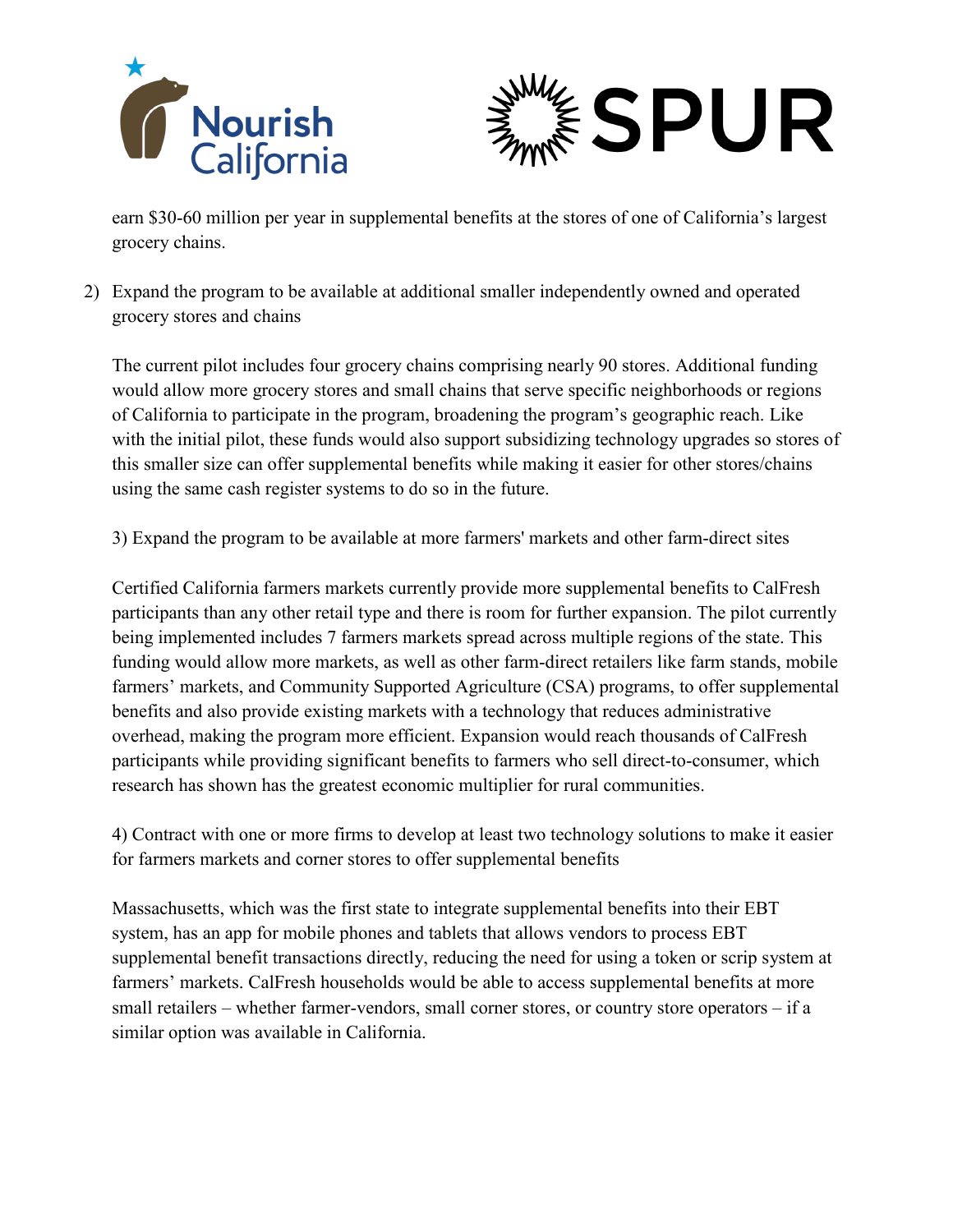



5) Support program administration by the California Department of Social Services as well as program integrity and technical support through the California Department of Food and Agriculture

Because CA Fruit and Vegetable Supplemental Benefits are distributed through the state's EBT system, the program has a tremendous economy of scale and administrative efficiency. We anticipate staffing and support costs at the agencies, including grants for groups to provide retailers with technical assistance, not to exceed more than a couple million dollars annually and we have begun conversations with both agencies to discuss required funding and refine this estimate. This translates to nearly all the requested funds of the full budget request going directly to CalFresh households when they buy California-grown produce at retailers across the state.

It is critical that the 2022-2023 budget include augmentation funding so we can continue the program's momentum, avoid creating uncertainty for retail partners, and also avert a potential financial cliff. Under the current pilot timeline, CalFresh customers will begin to see supplemental benefits in September 2022. Providing expanded funding in FY 2022-2023 will allow CDSS to soon thereafter on-board additional retailers so that by the FY 2023-2024 budget cycle we will have substantial data to estimate the full cost of making this program available statewide. Moving forward with expansion quickly will also help us meet the tremendous need Californians with low income are facing.

We are confident the first round of the EBT pilot will, once launched, achieve its goal of delivering supplemental benefits available in a way that is simpler for customers, easier for retailers, and more efficient for program administrators – paving the way for the expansion this funding would support. We believe it is prudent to include a requirement that CDSS provide an initial progress report within 2 months after the program's "go-live" date. That progress report – which we expect will confirm the pilot technology is working as intended – will trigger the release of the expansion funds. Should the Department, for any reason, fail to implement the project in a timely manner and deliver this initial progress report to the legislature by March 1, 2023 – this budget allocation would be voided and the funds will revert to the general fund.

As the state continues to weather the COVID pandemic and our current drought, California families are struggling with far too much hunger and inequitable access to healthy food while California farmers are struggling with stiff economic headwinds. Expanding CA Fruit and Vegetable Supplemental Benefits to be available to millions of Californians across the state will, in the short-term, help alleviate these struggles and, in the long-term, position the program to become permanently available to CalFresh families throughout California. We ask that you